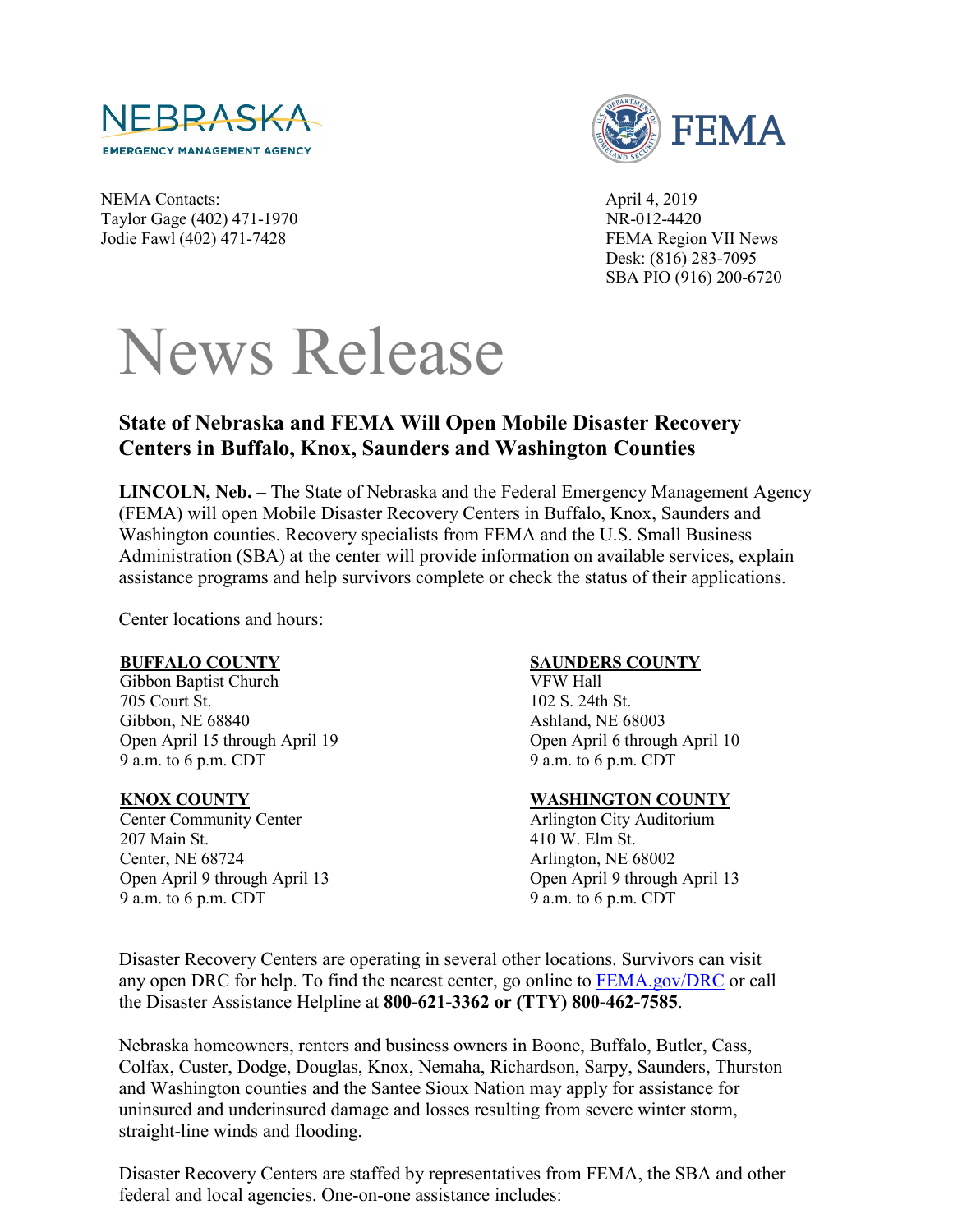- $\triangleright$  Help registering for FEMA's Individual Assistance program.
- $\triangleright$  Help completing paperwork and checking the status of an application.
- $\triangleright$  Help applying for the SBA's low-interest disaster loans for businesses, private nonprofits, homeowners and renters.
- $\triangleright$  Referrals to other state, federal and voluntary organizations offering information about additional disaster assistance.
- $\triangleright$  Help understanding how to appeal FEMA eligibility decisions.
- $\triangleright$  Accommodations to meet the needs of the entire community, including people with disabilities. Centers are equipped with captioned phones, video remote interpreting and assistive listening devices.
- $\triangleright$  If you need an accommodation or assistance due to a disability, please notify FEMA staff at the time of registration or anytime during the assistance process.

Applicants for disaster assistance should have the following information on hand:

- $\triangleright$  Social Security number
- $\triangleright$  Address of the damaged primary residence
- $\triangleright$  Description of the damage
- $\triangleright$  Information about insurance coverage
- $\triangleright$  A current contact telephone number
- $\triangleright$  An address where they can receive mail
- $\triangleright$  Bank account and routing numbers for direct deposit of funds

# **How to Register with FEMA:**

- Online, visit [www.DisasterAssistance.gov.](http://www.disasterassistance.gov/)
- On a smart phone, download the **FEMA app** and click on "disaster resources," then "apply for assistance online."
- By phone, call FEMA's toll-free registration line at **800-621-3362** or **(TTY) 800-462-7585**; or use 711 or Video Relay Service (VRS). Telephone registration is available from 7 a.m. to 10 p.m. CDT seven days a week.
- Visit a **Disaster Recovery Center** and speak to a FEMA specialist one-on-one. To find the nearest DRC, go online to [FEMA.gov/DRC.](https://www.fema.gov/disaster-recovery-centers)

SBA disaster assistance employees are committed to helping businesses and residents rebuild as quickly as possible. SBA representatives are available to answer questions about SBA's disaster loan program and help business owners and residents apply for low-interest disaster recovery loans.

Businesses and residents can visit *[www.SBA.gov/disaster](http://www.sba.gov/disaster)*, call SBA's Customer Service Center at **800-659-2955** or email *[disastercustomerservice@sba.gov.](mailto:disastercustomerservice@sba.gov)* TTY users may also call **800-877- 8339**.

For more information on Nebraska's disaster recovery, visit [fema.gov/disaster/4420.](https://www.fema.gov/disaster/4420)